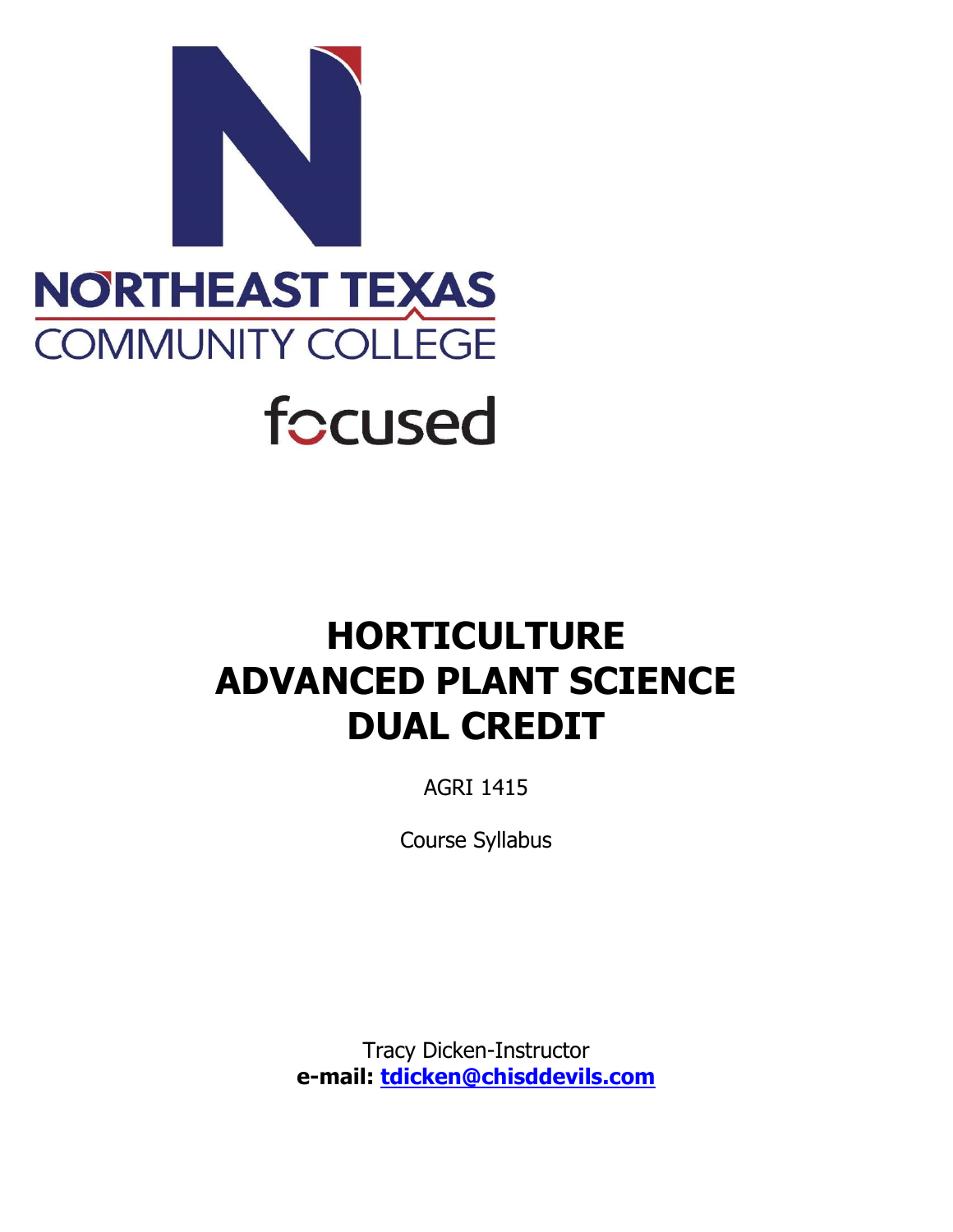## **HORTICULTURE AGRI 1415**

*(DUAL CREDIT – ADVANCED PLANT SCIENCE)*

Fall, 2017

**COURSE**: Advanced Plant Science COURSE NUMBER: CH Dual Credit **INSTRUCTOR:** Tracy Dicken OFFICE: Chapel Hill HS Campus **OFFICE PHONE**: 903-456-2374 OFFICE HOURS: M-F, 7:30-4:00 **E-MAIL ADDRESS**: [tdicken@chisddevils.com](mailto:tdicken@chisddevils.com) **MEETING DAYS AND TIME**: M-F, 11:07-12:00

## **REQUIRED TEXT:**

Practical Horticulture, Seventh Edition, b[y Laura Williams Rice](http://www.amazon.com/Laura-Williams-Rice/e/B001H6OK1Q/ref%3Dntt_athr_dp_pel_1/178-6808126-9559251) and [Robert P. Rice Jr.](http://www.amazon.com/s/ref%3Dntt_athr_dp_sr_2/178-6808126-9559251?_encoding=UTF8&field-author=Robert%20P.%20Rice%20Jr.&ie=UTF8&search-alias=books&sort=relevancerank) ISBN-10: 0135038669 | ISBN-13: 978-0135038666

#### **OBJECTIVES:**

Students will gain understanding of fundamental principles and practices of growth, structure, nomenclature, scientific method, and the use of horticultural plants. Course includes introduction to commercial crops, ornamental crops, orcharding, vegetable gardening, propagation, and landscaping.

#### **COURSE POLICIES:**

Work to be turned in for a grade that is missed due to absence may be made up on the student's time and at the convenience of the instructor. Work, including exams, missed due to an absence, must be made up within the same number of days the student was out. Students absent will be responsible to get class notes missed from another student or from the textbook. Any work or exam not made up will be assigned a grade of zero. All makeup work policy is up to the discretion of the instructor.

Disability Support Services provide services to students who have appropriate documentation of a disability. Students requiring accommodations for class are responsible for contacting campus administrators to inform them of special circumstances. This service is available to all students, regardless of location. Reasonable accommodations will be given in accordance with the federal and state laws

The instructor reserves the right of final decision in course requirements.

Individuals are expected to be cognizant of what a constructive educational experience is and respectful of those participating in a learning environment. Failure to do so can result in disciplinary action up to and including removal from class.

#### **REQUIREMENTS:**

Attendance is expected and required per the Chapel Hill ISD District Policy. Tardiness on days labs are held off campus will be counted as an absence, as you will be unable to participate in lab activities that day. There are no student restrooms in this building, so please plan accordingly.

#### **EVALUATION:**

Final course grades will be assigned as follows:  $90-100 = A 80-89 = B 70-79 = C 60-69 = D 59$  or Below = F Grades will be calculated as follows:

 $Tests = 45%$ Labs  $= 30%$ Daily grades = 25%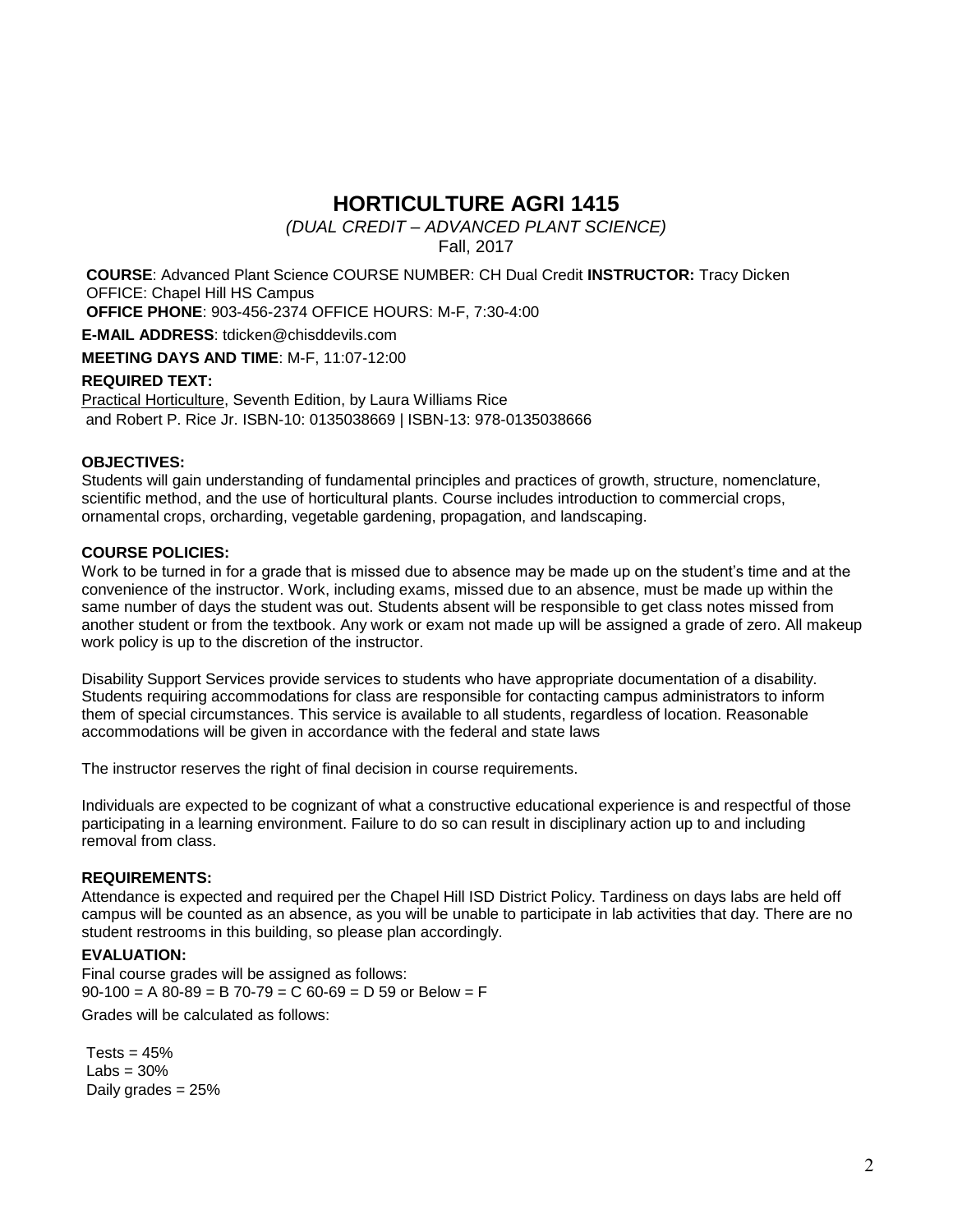This course offers no re-testing opportunities as multiple test/project/research paper grades will be taken each grading period. Late work may be turned in, but will receive a 10 point per day late deduction.

## **COURSE CONTENT OUTLINE:**

The "Green Industry" and Careers in Horticulture Botanical Nomenclature, Anatomy, and Physiology Plant Growth and Development Climate and Plant Growth Plant Propagation Outdoor Soils and Fertility Diagnosing and Treating Outdoor Plant Disorders Vegetable **Gardening** Growing Tree Fruits and Nuts Bush and Other Small Fruits Flower and Herb Gardening Home Landscape Planning Landscape Installation and Maintenance Lawns and Lawn-Substitute Plants Indoor Plant Maintenance Media, Fertilizers, and Watering Light and Indoor Plant Growth Controlling Indoor Plant Pests and Diseases Decorating with Growing Plants and Fresh Flowers Greenhouses and Related Climate-Controlling Structures

#### ACADEMIC HONESTY:

Academic dishonesty or cheating of any sort will not be tolerated. Cheating violations include, but are not limited to: (1) obtaining an examination , classroom activity, or laboratory exercise by stealing or collusion; (2) discovering the content of an examination , classroom activity, laboratory exercise, or homework assignment before it is given; (3) using an unauthorized source of information during an examination, classroom activity, laboratory exercise, or homework assignment ; (4) entering an office or building to obtain unfair advantage; (5) taking an examination for another person; (6) completing a classroom activity, laboratory exercise, homework assignment, or research paper for another person; (7) altering grade records; (8) using any unauthorized form of electronic communication device during an examination, classroom activity, or laboratory exercise; (9) Plagiarism. Plagiarism is the using, stating, offering, or reporting as one's own, an idea, expression, or production of another person without proper credit. Disciplinary actions for cheating in a course are at the discretion of the instructor.

#### JOURNAL:

Students will be required to maintain an agriculture experience journal throughout the course of the year. They will be required to accrue a minimum of 50 agriculture experience hours per semester. These hours may come from a variety of experiences related to agriculture. These hours will be logged on the following website: [www.theaet.com](http://www.theaet.com/)

Agriculture experience hours will be graded throughout the year. Training will be provided on how to access the website and how to enter hours properly. Examples Journal Hours:

- Evaluated hay pasture before cutting.
- Planted pansies in flower bed.
- Watched National Geographic episode over feeding the world's growing population.
- Welded carbon steel.
- Selected Angus bull to breed to crossbred cows.
- Identified cuts of meat at the supermarket.
- Researched how to prevent foodborne illness in the kitchen.

\*All hours are subject to teacher approval and must be in complete sentences for credit.